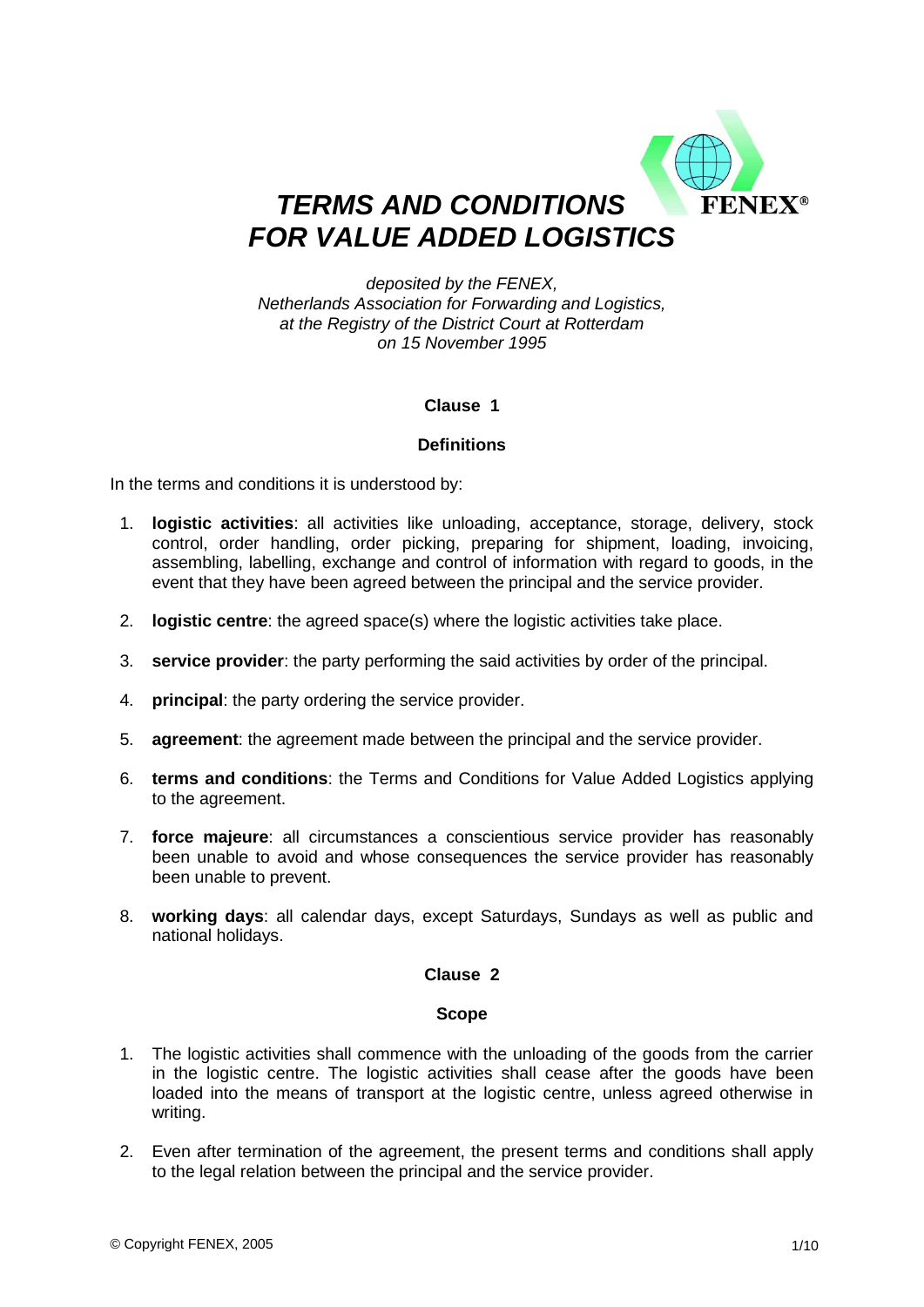#### **Prices and rates**

- 1. Changes in price resulting from movements in price and costs, customary or related to the nature of the activities, may be passed on, after consultation with the principal. The service provider shall propose changes in price established in reasonableness and fairness. Changes in price established in reasonableness and fairness by the service provider cannot produce grounds for dissolution of the agreement by the principal.
- 2. The agreed rates shall be considered to include all costs generally borne by the service provider in the ordinary performance of the agreement.
- 3. Unless agreed to the contrary, the rates shall at any rate not include: taxes and levies, cost of drawing up bank guarantees and insurance premiums.
- 4. For unforseen activities, including inter alia special performance, uncommon, extremely time-consuming or energy-requiring activities, an extra payment - established in fairness - may always be charged.

# **Clause 4**

#### **Duties of the service provider**

The service provider shall be obliged:

- 1. to take delivery of the agreed goods, provided that the packing is sound, the proper documents are present and the goods are made available in the agreed place, time and manner;
- 2. to see to the loading and unloading, the acceptance and delivery of the goods;
- 3. to have the logistic activities performed in expressly agreed or suitable spaces. If no specific spaces have been agreed, the service provider shall be free in the choice of the place of warehousing and shall have the right to move the goods. If specific spaces have been agreed, the service provider shall have the right to move the goods, in consultation with the principal, if the proper conduct of their business so requires.
- 4. to notify the principal that the goods are being moved to a different place of warehousing. The principal cannot lay any claim against the service provider on the basis of the absence of a notification.
- 5. to have the transfer take place for their account, unless the transfer must be made:
	- in the interest of the principal or the order, or
	- as a result of circumstances for which the service provider is not responsible, or
	- as a result of circumstances that are reasonably not for the service provider's account and risk, or
	- as a result of government rules.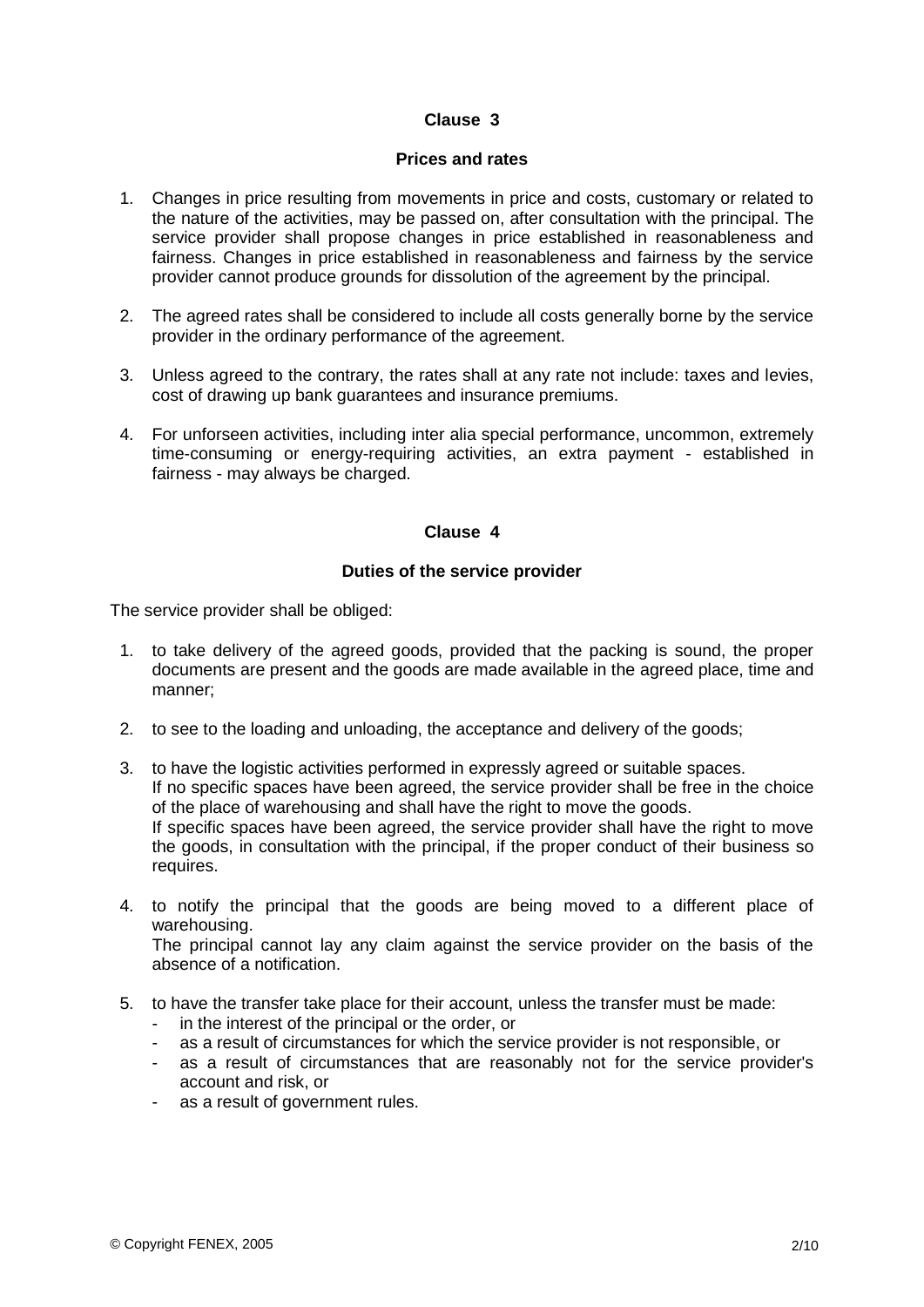The transport related to the transfer for account of the service provider, shall take place on the customary transport conditions, provided that the limits of liability of clause 8 hereof shall apply, unless the relevant transport conditions would render a higher limit of liability.

The transport related to the transfer for the principal's account, is to be considered preand/or on-carriage in terms of the agreement and shall be made for the principal's risk.

- 6. to take all the necessary measures even not directly resulting from the logistic activities - at the principal's expense and prior to proceeding thereto, to consult with the principal, if possible;
- 7. to insure, at the principal's written request on entering into the agreement, their liability under the terms and conditions;
- 8. to insure the goods, at the principal's written request and for the principal's account, stating the desired cover. A copy of the policy or of an insurance certificate shall be handed to the principal.
- 9. to admit the principal and the persons designated by him at the principal's risk, to the spaces where the goods are, provided always that
	- it takes place in the presence of the service provider or someone in his name and behalf;
	- it was announced beforehand;
	- it is done in accordance with the service provider's house rules.

The resultant cost shall be for the principal's account.

- 10. to undertake auxiliary work in relation to the goods, in consultation with the principal, against a consideration to be agreed, if such work may reasonably be required from the service provider;
- 11. to quarantee the soundness and suitability of his equipment:
- 12. to make the goods available in the agreed condition;
- 13. to observe secrecy towards third parties in respect of the facts and data known to them on the basis of the agreement and which he understands to be confidential.

# **Clause 5**

#### **Consequences of the service provider's non-performance**

If the service provider do not meet his obligations described in the paragraphs 1, 2, 3, 8 and 9 of clause 4, the principal may - without prejudice to his right to compensation of the loss suffered in accordance with clause 8 hereof - dissolve the agreement, after he has given the service provider a period of four weeks by registered letter and on the lapse thereof the service provider has not yet met his obligations.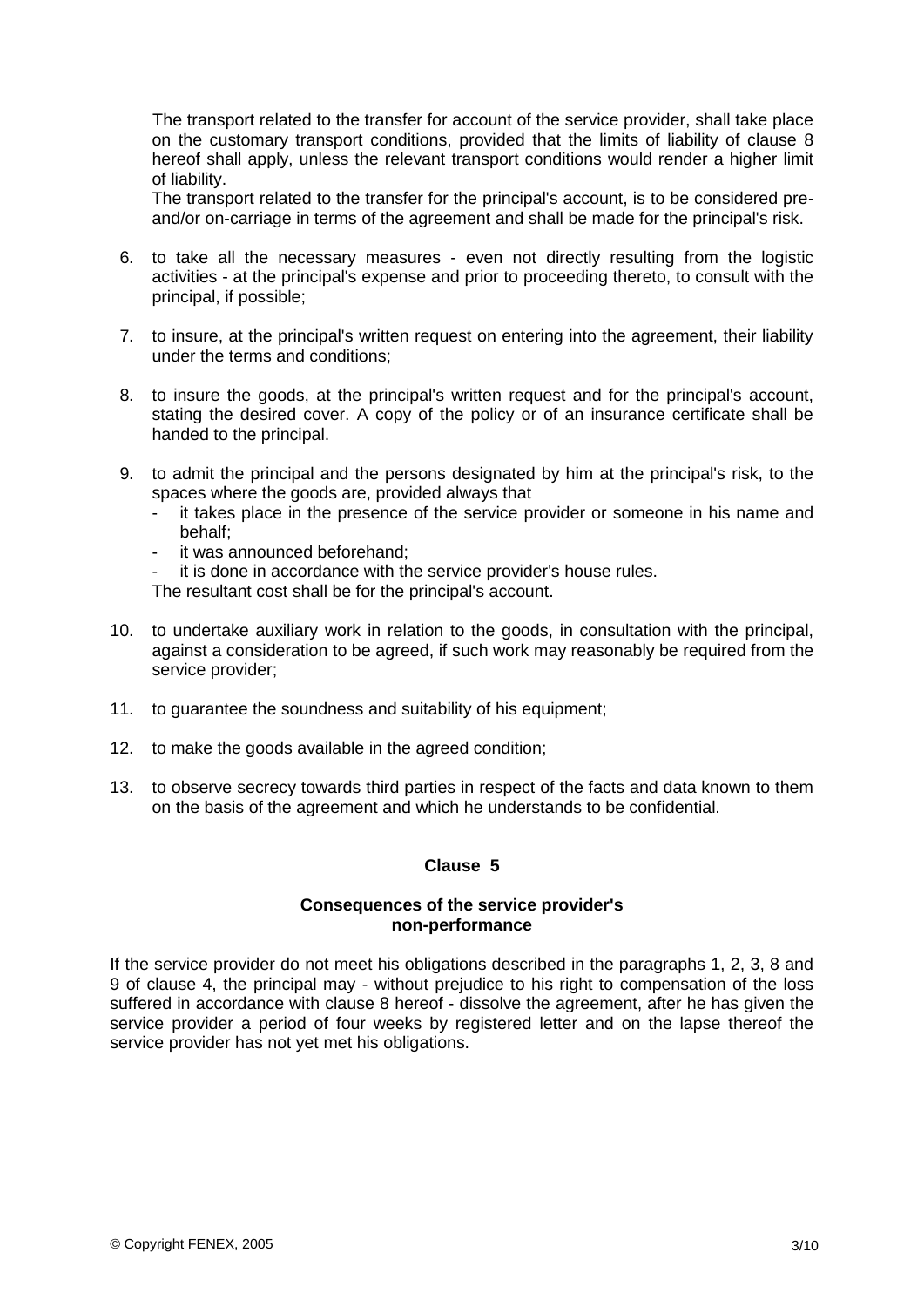### **The principal's obligations**

The principal shall be obliged:

 1. to supply the service provider in good time with all such particulars on the nature and quality of the goods as well as their treatment and packing, and furthermore to give all such information and furnish such data as he knows or should know could be important to the service provider.

The principal shall be responsible for the accuracy of the data supplied.

 2. if goods and/or activities are subject to government regulations, including inter alia customs and excise regulations or to tax regulations, the principal shall in good time provide all information and documents required therefor, in order to enable the service provider to comply with such rules or regulations. Supplying the service provider with information required for performing formalities in

relation to the above government regulations, shall imply an order thereto. The service provider shall have the right, but not be obliged to perform such formalities.

 3. to make the agreed goods available to the service provider in sound packing in the agreed place, time and manner, together with the agreed documents and/or documentation and other documents required by or under the government rules and regulations.

The service provider shall have the right to refuse goods which do not meet the above provisions, or goods that are in apparent damaged condition.

 4. to indemnify the service provider against third party claims for damage caused by the principal's acts or negligence, his instructions or the data supplied, his employees as well as all third parties engaged by him, by persons who under the order or with the principal's consent or on his behalf are present in the logistic centre, or by the principal's goods or goods of third parties engaged by the principal.

To indemnify the service provider against third party claims for damage caused by the nature of the goods and their packing.

- 5. to guarantee the goods and material made available to the service provider;
- 6. to pay, in addition to the agreed price, any other costs resulting from the agreement and/or the terms and conditions;
- 7. to pay the cost of clearance of the goods and to compensate the damage caused by the goods;
- 8. on the termination of the agreement, to take delivery of goods still held by the service provider and/or have them removed not later than the last working day of such agreement, after paying all he owes or will owe. For the amounts he will owe after termination of the agreement, the principal needs only issue a guarantee that is adequate in the service provider's opinion.
- 9. to take delivery of the goods and/or to have them removed immediately, if in the service provider's opinion the goods are so dangerous, or cause such aggravation that they cannot be required to keep them in storage any longer, subject to the provisions of paragraph 8 though. Contrary to the provisions of paragraph 2 of clause 4, the delivery and loading shall take place by or on behalf of the principal and for his account and risk.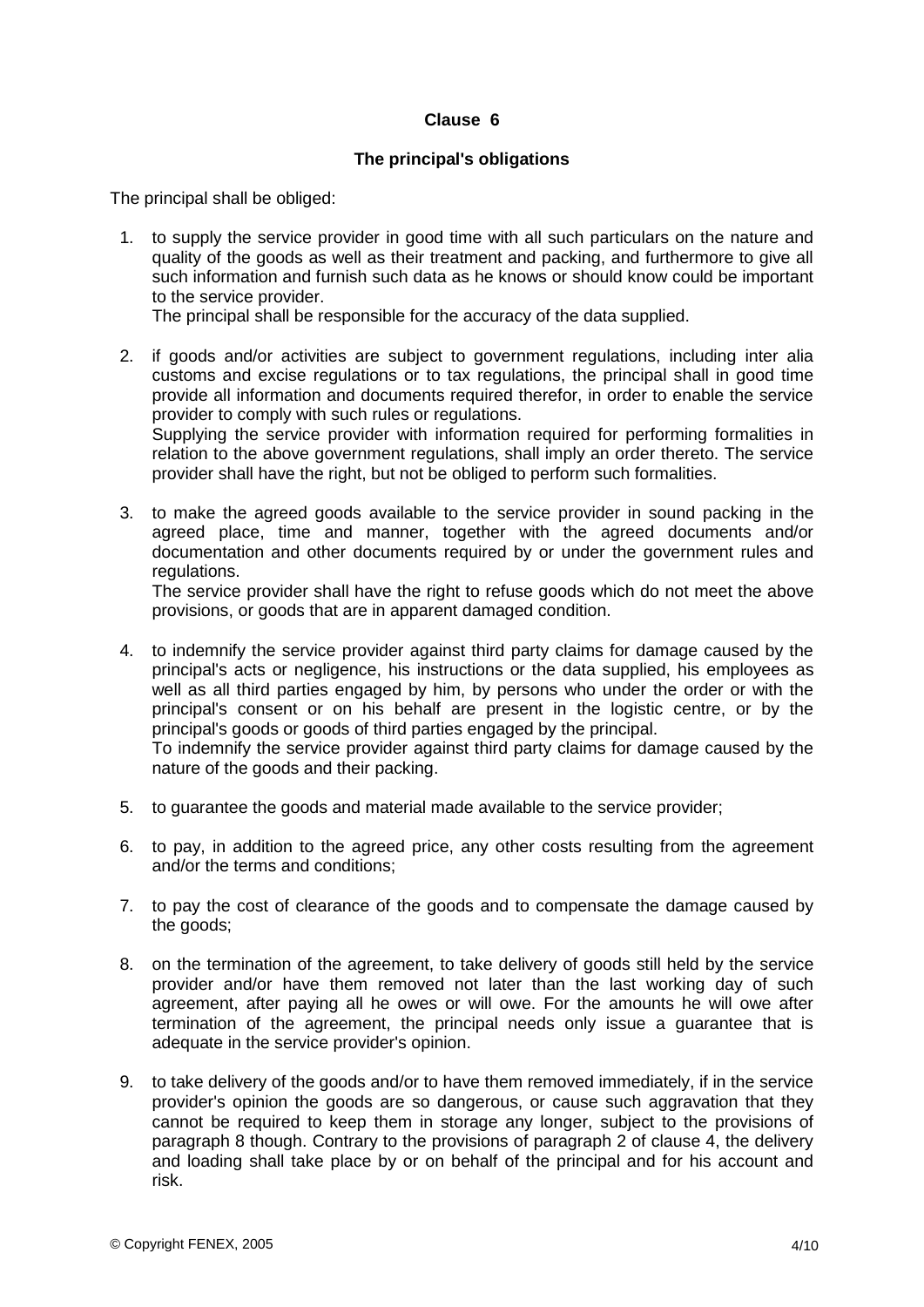10. to observe secrecy towards third parties in respect of the facts and data known to him on the basis of the agreement and which he understands are confidential.

# **Clause 7**

### **Consequences of the principal's non-performance**

- 1. If the principal does not meet his obligations as described in the paragraphs 1, 2, 3, 4, 6 and 7 of clause 6, the service provider may - without prejudice to their right to compensation of the loss suffered - dissolve the agreement, after he has given the principal a period of four weeks by registered letter and on the lapse thereof the principal has not yet met his obligations. If, by giving such period, the service provider's interests in the undisturbed conduct of his business would be impaired disproportionately, the service provider may dissolve the agreement without observing a time limit.
- 2. If the principal does not meet his obligations described in paragraph 9 of clause 6, the service provider may dissolve the agreement with immediate effect.
- 3. If the principal does not meet his obligations described in paragraphs 8 and 9 of clause 6, the service provider shall have the right:
	- a. to transfer the goods to other spaces for the principal's account and risk;
	- b. to sell the goods privately or by auction for the principal's account after the lapse of one week after they informed the principal by registered letter of the intended sale, without the necessity of complying with any formality;
	- c. to abandon or destroy the goods if it is likely that in case of sale of the goods the costs will be higher than the benefits or if no buyer can be found despite the service provider's reasonable effort thereto, while the cost of abandonment or destruction shall be for the principal's account.

# **Clause 8**

# **The service provider's liability**

- 1. For the purpose of these terms and conditions the principal waives his recourse against third parties in case of damage, he shall only be able to hold the service provider liable; also in case the service provider has made use of third party services in the conduct of their business, subject to the following limitation.
- 2. Except for force majeure and other provisions hereof, the service provider shall be liable for damage caused during the logistic activities. The service provider shall not be liable for damage resulting from the principal's failure to meet any of his obligations under the agreement and/or these terms and conditions.
- 3. The service provider's liability shall be limited to 4 SDRs per kilogram gross weight missing or damaged goods with a maximum amount to be agreed by the parties when entering into the agreement. If such amount has not been agreed, a maximum amount of 100,000 SDRs per event or series of events with one and the same cause of damage shall apply.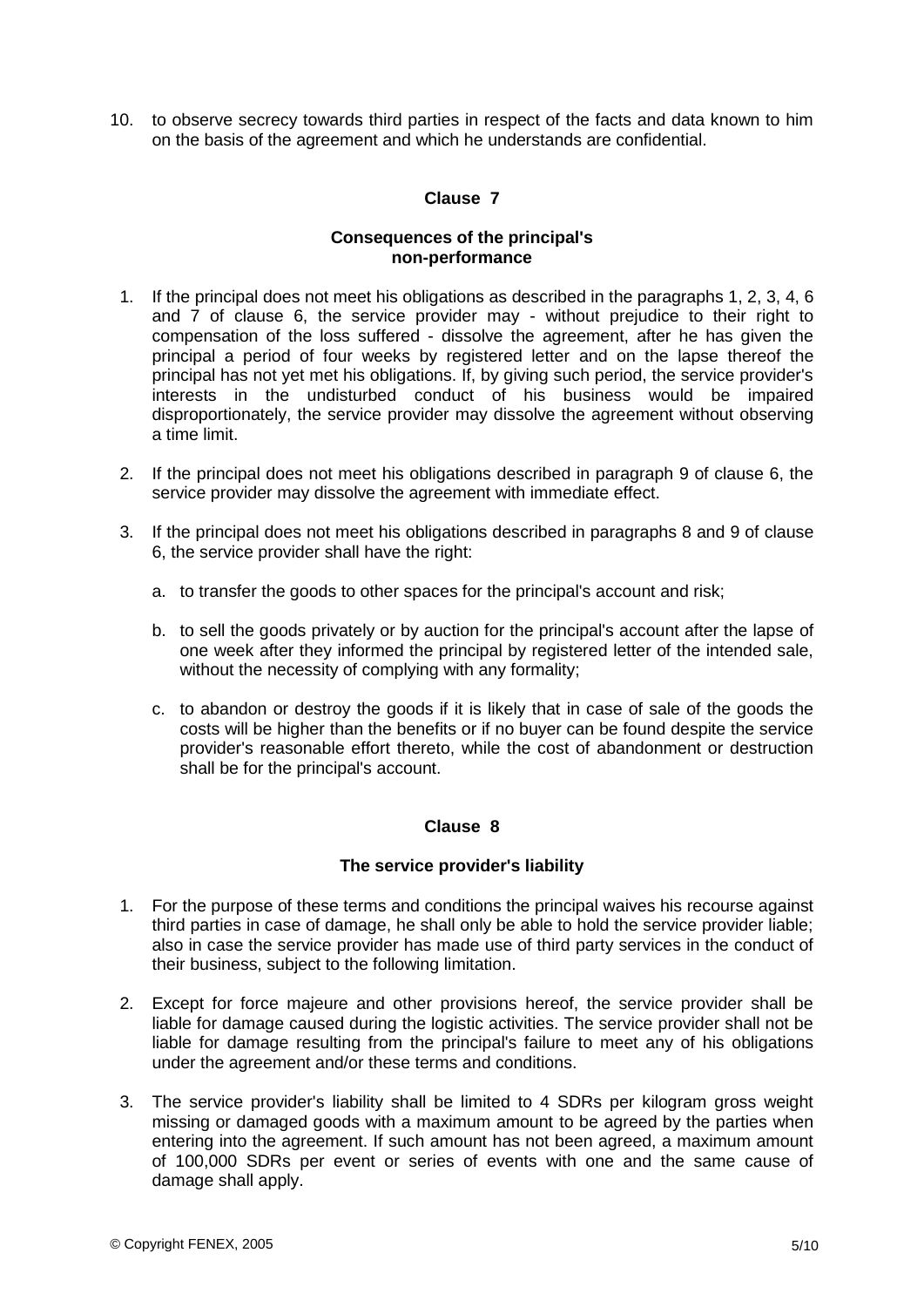Subject to the provisions of the last sentence of paragraph 4 of clause 8 hereof, the service provider's liability for all other damage than to the goods themselves, shall be limited to 10,000 SDRs per event or series of events with one and the same cause of damage.

- 4. The damage to be compensated by the service provider shall never amount to more than the invoice value of the goods to be proved by the principal, in the absence of which the market value to be proved by the principal shall apply at the moment the damage was done. The service provider shall not be liable for lost profits, consequential damage and immaterial damage.
- 5. The service provider shall not be liable for damage to the goods, if such damage is caused by the special risks of open-air warehousing performed on the principal's instruction.
- 6. The service provider shall not be liable for any damage resulting from the performance of formalities described in paragraph 2 of clause 6, unless the principal proves that the damage was caused by the service provider's fault or negligence. In such case the service provider's liability shall be limited to 7500 SDRs per event or series of events with one and the same cause of damage.

# **Clause 9**

# **The principal's liability**

- 1. The principal shall be liable for all damage however caused by himself, his goods, his staff or by third parties engaged by him and their staff.
- 2. The principal shall be liable for all damage caused by not, or not punctually, or not properly meeting any of his obligations hereunder or under the separate agreement.

# **Clause 10**

# **Time bar**

- 1. All claims under the agreement shall be barred by the simple lapse of twelve months.
- 2. All claims shall become extinct by the simple lapse of two years.
- 3. The periods mentioned in paragraphs 1 and 2 shall commence, in case of total loss, damage or reduction, on the first of the following days:
	- the day the goods were made available by the service provider or should have been made available;
	- the day the service provider informed the principal of such event.
- 4. In case the service provider is held liable by third parties including any government, the periods of paragraphs 1 and 2 shall commence on the first of the following days:
	- the day the service provider is held liable by the third party;
	- the day the service provider paid the claim against them.
- 5. Without prejudice to the provisions of paragraphs 3 and 4, the periods of paragraphs 1 and 2 for all other claims shall commence on the day they become due and payable.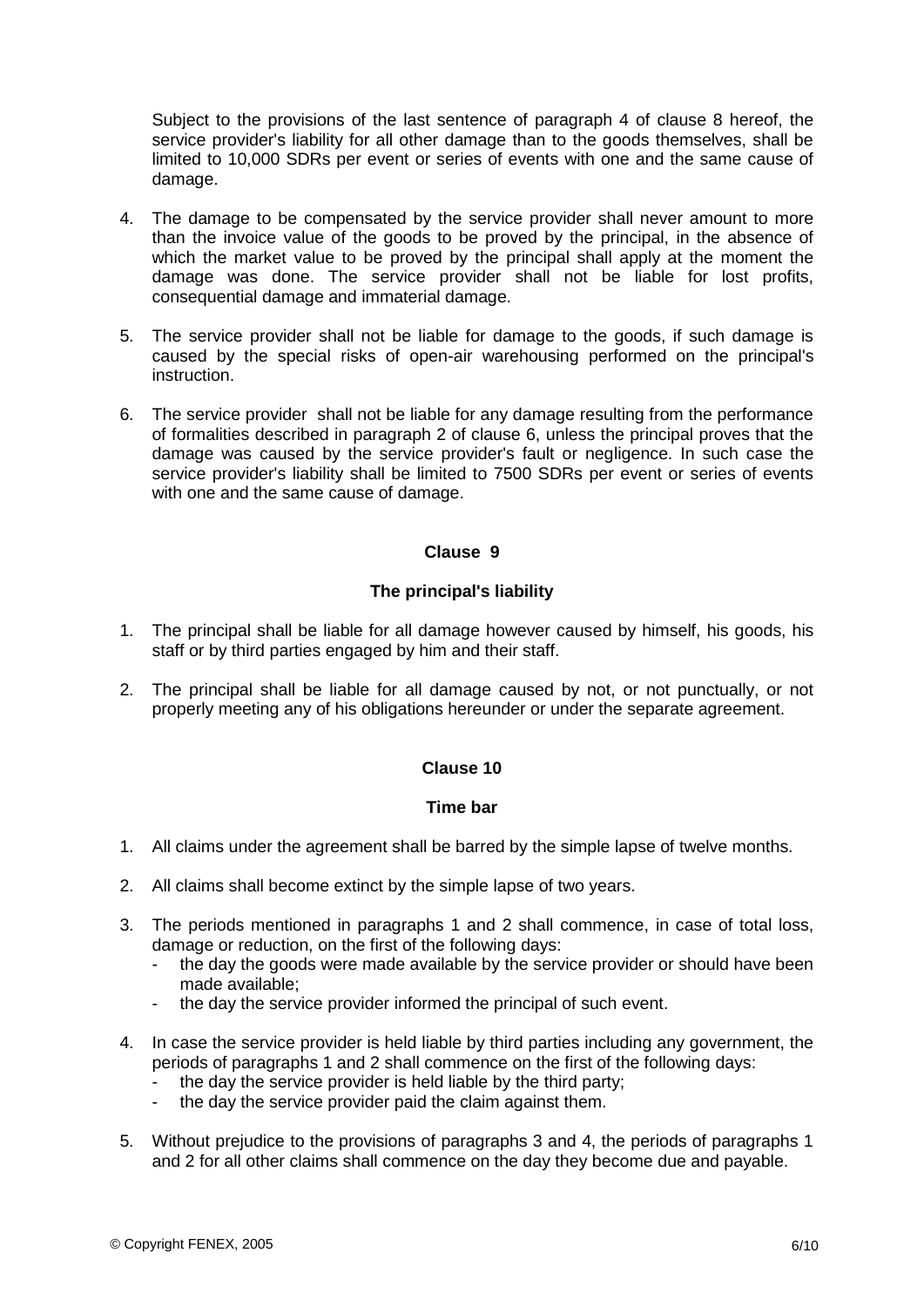### **Complaints**

- 1. If the goods are made available by the service provider without the principal or someone else for him having established their condition in the presence of the service provider or without having informed the service provider of reserves, in case of visible loss or damage not later than the moment of availability, or in case of invisible loss or damage within five working days of the availability, indicating the general nature of the loss or damage, he shall be considered to have received the goods in good condition, unless there is proof to the contrary.
- In case of invisible loss or damage, the above reserves shall be made in writing.
- 2. The day of availability shall not be counted in the determination of the above periods.

#### **Clause 12**

#### **Terms of payment**

- 1. All amounts owing to the service provider by the principal for whatever reason, shall be paid with due regard to the agreed time or, in the absence of an agreed time, within two weeks of the invoice date.
- 2. If the principal does not pay any amount due within the agreed time or, in the absence of an agreed time, within two weeks of the invoice date, he shall be obliged to pay the legal interest thereon from the day such payment should have been made until the day of payment.
- 3. If in case of overdue payment judicial or other means of collection is used, the amount of the claim shall be increased by 10% administrative costs, while the judicial and extrajudicial costs shall be for the principal's account.
- 4. The principal shall at all times refund the service provider amounts collected or additionally claimed or after-tax levied by any government in connection with the agreement and/or the terms and conditions, as well as the related fines imposed.
- 5. The principal shall at the service provider's first demand provide collateral security for all amount the principal owes or will owe the service provider.
- 6. Recourse to compensation of claims for payment of charges under the agreement and/or the terms and conditions, of amounts owing for other reasons related to the logistic activities, or of other costs falling on the goods, with claims for other reasons shall not be permitted.
- 7. At any rate, all amounts mentioned in paragraph 1 of this clause shall be immediately due and payable and notwithstanding paragraph 6 of clause 12, subject to compensation if:
	- a. a bankruptcy petition is filed against the principal, the principal applies for a moratorium or otherwise loses the free disposal of his capital;
	- b. the principal: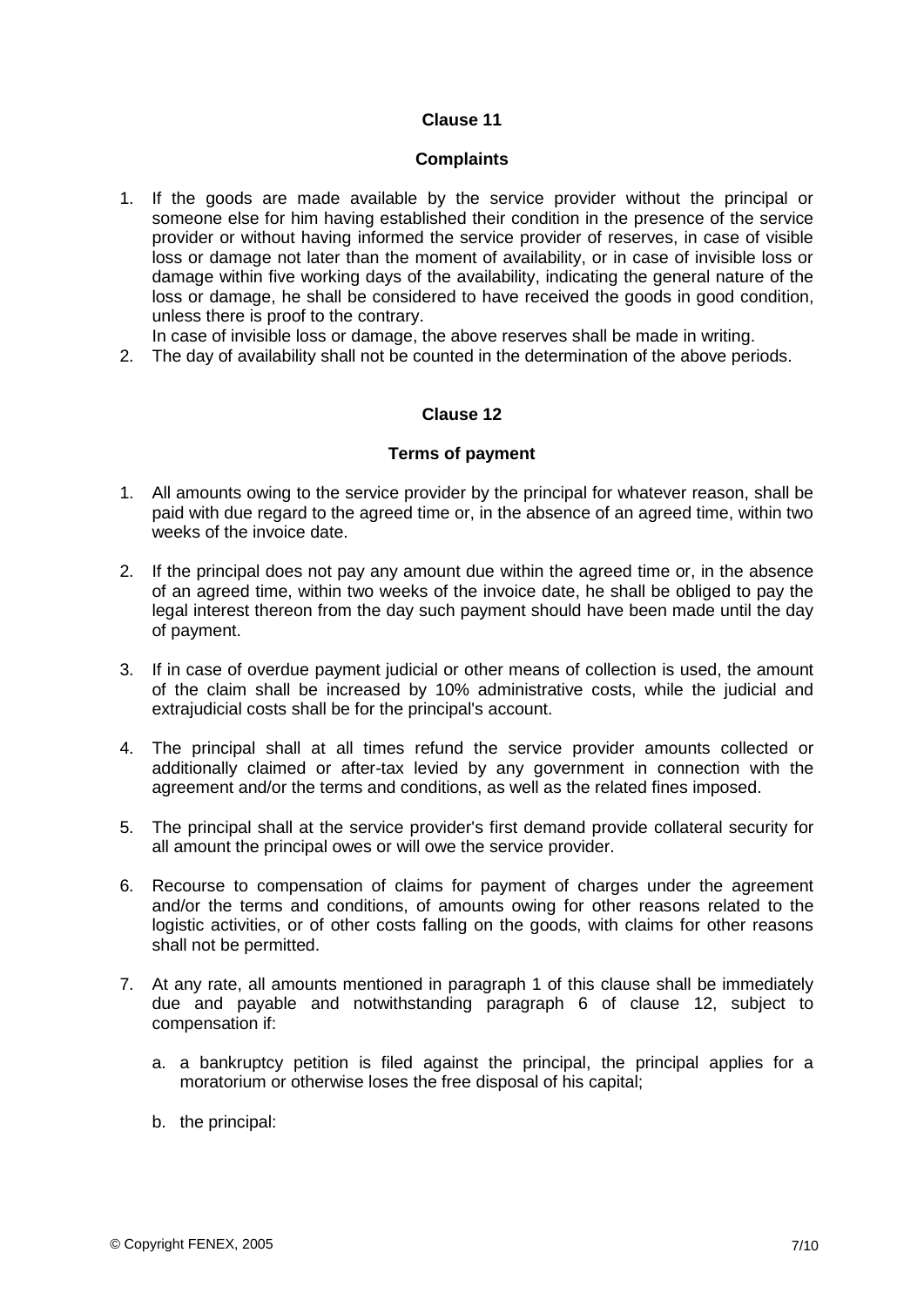- 1. offers his creditors a composition;
- 2. fails to meet any financial obligation towards the service provider;
- 3. discontinues carrying on his business or in case of a corporation or partnership - if it is dissolved.

#### **Securities**

- 1. The service provider shall have a lien and a right of retention towards anyone requesting delivery thereof, on all goods, documents and monies the service provider hold or will hold for whatever reason and with whatever destination, for all claims they have or might have in future on the principal and/or the owner.
- 2. The service provider may also exercise the rights awarded to them in paragraph 1, for all amounts still owing to them by the principal in connection with earlier orders.
- 3. The service provider shall regard everyone who entrusts goods to them on behalf of the principal for performing activities, as the principal's agent for creating a lien and a right of retention on goods.
- 4. In case of non-payment of the claim, the sale of the security shall take place in the manner prescribed by law or - if there is consensus thereon - privately.

# **Clause 14**

#### **Final provisions**

- 1. All agreements to which these terms and conditions apply, shall be subject to the Laws of the Netherlands.
- 2. The place of payment and settlement of claims shall be the service provider's place of business.
- 3. In case of divergences with translated terms and conditions, the Dutch version hereof shall prevail.

# **Clause 15**

#### **Disputes**

 1. All disputes arising from the terms and conditions shall be decided in the highest instance by three arbitrators, with the exclusion the ordinary court of law. There shall be a dispute when either party so declares. Without prejudice to the above provisions the parties shall be free to submit claims of amounts due and payable, the indebtedness of which has not been challenged in writing by the opposite party within four weeks of the invoice date, to an ordinary court of law.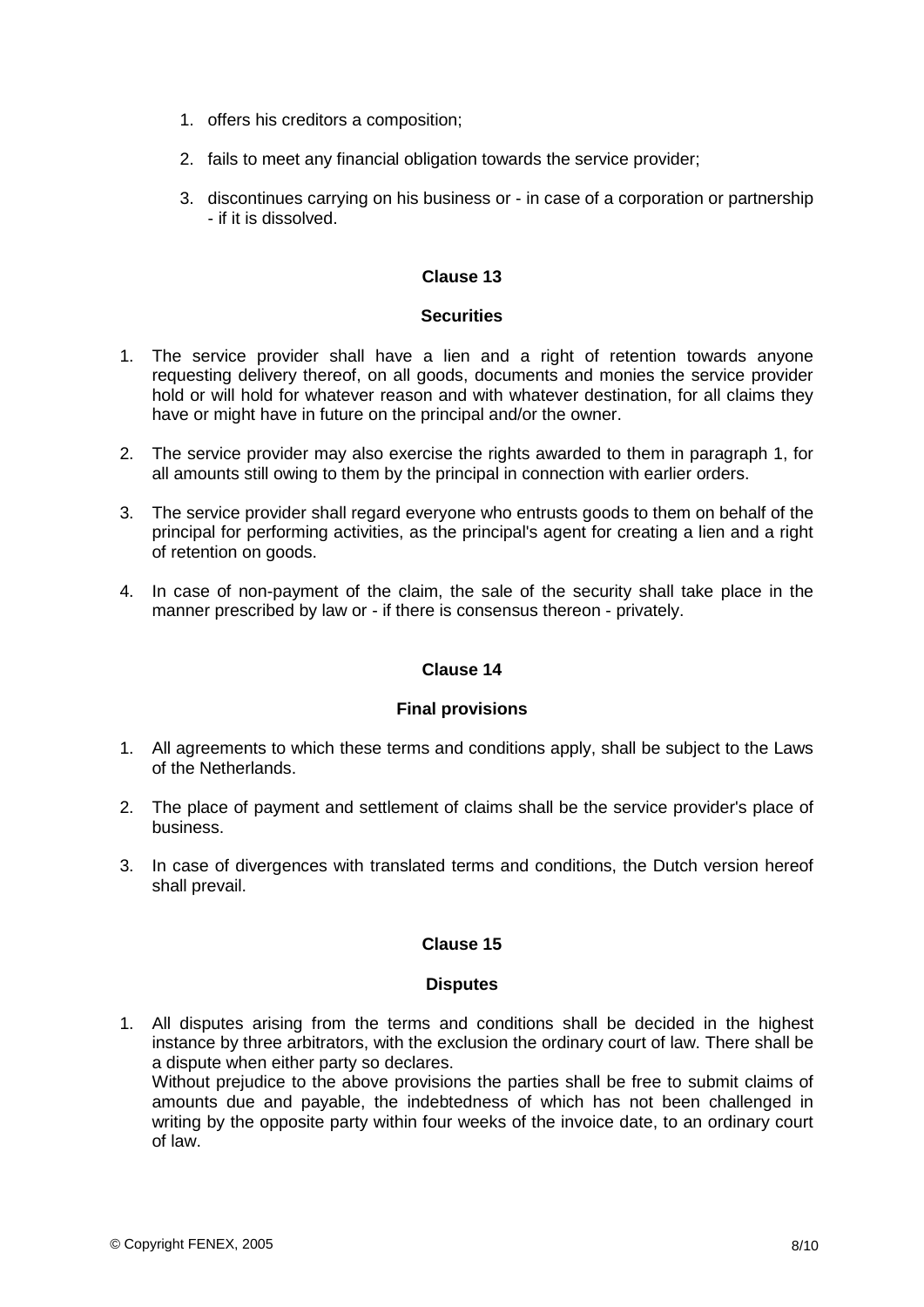- 2. One of the arbitrators shall be designated by the President of FENEX; the second by the President of the Bar Council of the judicial district where the said service provider's registered office is; the third shall be appointed by the two arbitrators so designated, in mutual consultation. The President of FENEX shall only designate an arbitrator if one of the parties to the dispute is a FENEX member. If the said President does not designate an arbitrator, the designation of arbitrators shall take place in accordance with paragraph 6 of this clause. Exclusively persons of Dutch nationality may be appointed arbitrators.
- 3. The FENEX President shall designate an expert on logistic activities; the President of the Bar Council shall be requested to appoint a lawyer; as third arbitrator shall preferably be elected an expert in the branch of trade or industry the opposite party of the service provider operates in.
- 4. The party wishing a decision of the dispute, shall inform the FENEX secretariat thereof by registered letter, briefly describing the dispute and his claim, simultaneously sending an amount for service charge fixed by the FENEX board, due in compensation of the administrative involvement of FENEX in an arbitration.
- 5. On receipt of the above registered letter the FENEX secretariat shall send a copy as soon as possible to the opposite party, to the President of FENEX, to the President of the Bar Council, requesting the latter two to designate an arbitrator each and to inform the FENEX secretariat of the name and address of the person designated.

On receipt of such information the FENEX secretariat shall inform the two persons designated of their appointment as soon as possible, sending them a copy of the application for arbitration and a copy of the terms and conditions and requesting them to designate a third arbitrator and to inform the FENEX secretariat who has been designated as such.

On receipt of the information the FENEX secretariat shall inform the third arbitrator as soon as possible of his appointment, sending him a copy of the application for arbitration and a copy of the terms and conditions. Then the FENEX secretariat shall inform both parties who have been appointed arbitrators.

- 6. If within 30 days of the application for arbitration the designation of all three arbitrators has not been made, all arbitrators shall - at the complainant's request by simple petition - be designated by the President of the District Court within whose jurisdiction the service provider's registered office is.
- 7. Chairman shall be the person designated by the President of the Bar Council. If designation is made by the President of the District Court, the arbitrators shall decide among themselves which of them will act as Chairman.

The Arbitrators shall make their award as good men in fairness and under obligation to observe the compulsory legal provisions, including the provisions of international transport treaties. They shall decide how the arbitration will be treated, provided always that the parties shall at any rate be given an opportunity to expound their views in writing and explain them orally.

 8. The arbitrators' assignment shall continue until their final decision. They shall file their award with the Registrar of the District Court within whose jurisdiction the place of arbitration lies, sending copies to each of the parties and to the FENEX secretariat.